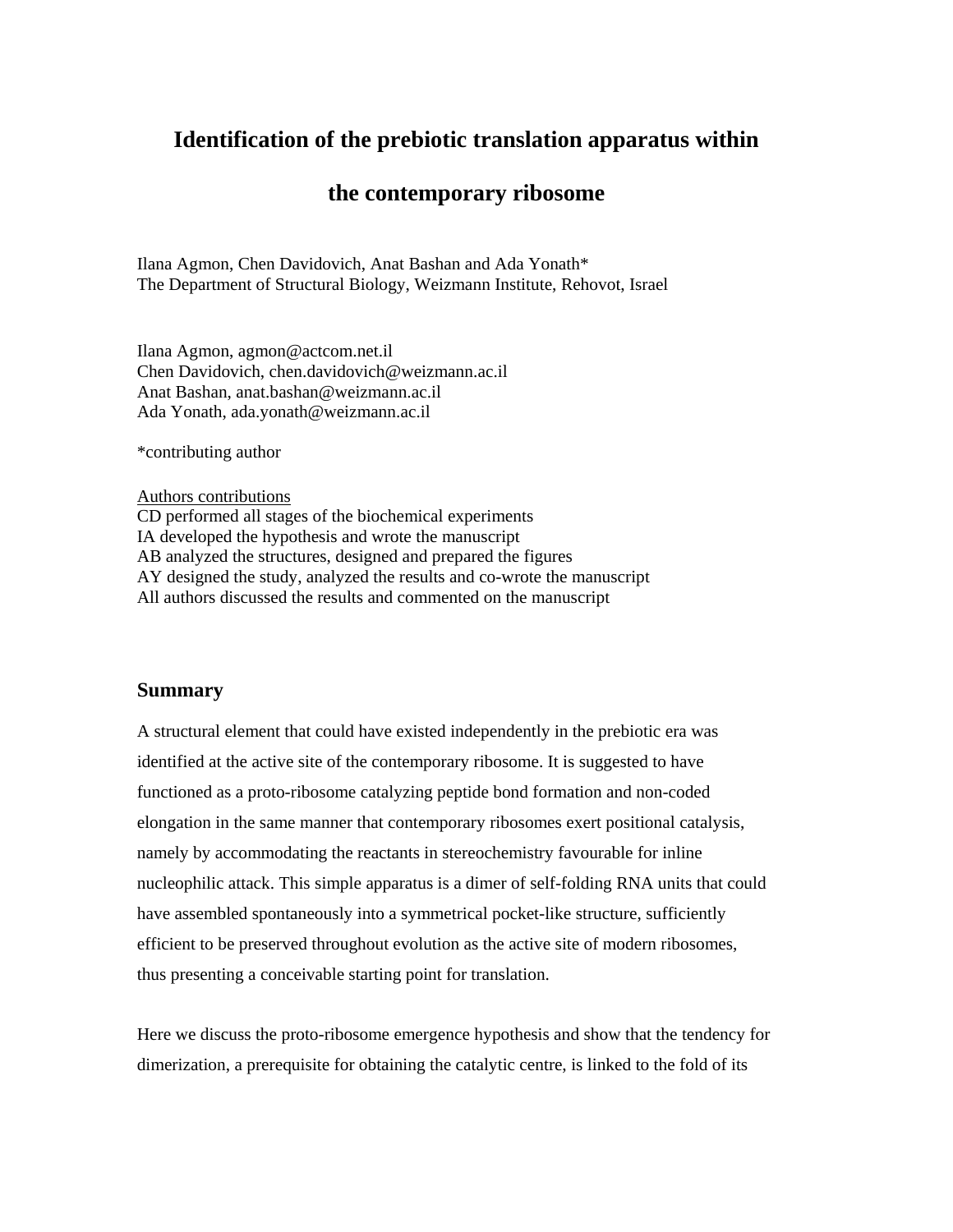two components, indicating functional selection at the molecular level in the prebiotic era and supporting the existence of dimeric proto-ribosome.

**-------------------------------------------------------------------------------------------** 

Evolution of translation is a key issue in understanding the emergence of life. Contemporary translation is a complex process by which the genetic information is converted into proteins. This process takes place at the ribosome, a universal ribonucleoprotein catalytic machine, composed of two subunits. The ribosome's central task, peptide bond formation, occurs in the peptidyl transferase centre (PTC), the active site of the large subunit, located in the large subunit and composed of RNA. In the contemporary ribosome the PTC is located in the midst of a symmetrical region<sup>1-3</sup> (Fig.1a) that contains the A- (amino acylated) and P (peptidyl) loops that accommodate the 3'ends of the two A- and P-site tRNA molecules. This internal symmetry provides the framework for the primary catalysis that the ribosome exerts on its substrates, namely their positioning in a stereochemistry favourable for peptide bond formation<sup>1-8</sup>. The symmetry relates two RNA structural elements, called A and P subregions<sup>1,3</sup>, having matching three dimensional RNA backbone folds and nucleotide conformations but unrelated sequences. This symmetrical region was identified in all known ribosomal structures<sup>9-13</sup> and its nucleotide sequences the secondary structures are highly conserved throughout kingdoms and organelles, indicating its vital function.

The assumption underlying this study is that the current ribosome evolved gradually from a far simpler primordial proto-ribosome, which could catalyze non-coded peptide bond formation and simple elongation. This hypothesis is based on the identification of a region within the contemporary ribosome, which is suggested here to be the remnant of a protoribosome. This hypothesis presents an advancement on our previous proposition that the ancient ribosome was built as an RNA dimer resembling the modern ribosome symmetrical region, which evolved by gene duplication or gene fusion<sup>3,14</sup>, which was recently extended by comprehensive structural analysis $^{15}$ .

Here we identify the proto-ribosome as an internal segment of the contemporary ribosome and discuss the functional, structural and thermodynamic aspects of its emergence as a self dimerized RNA unit. In support of our dimeric proto-ribosome hypothesis we present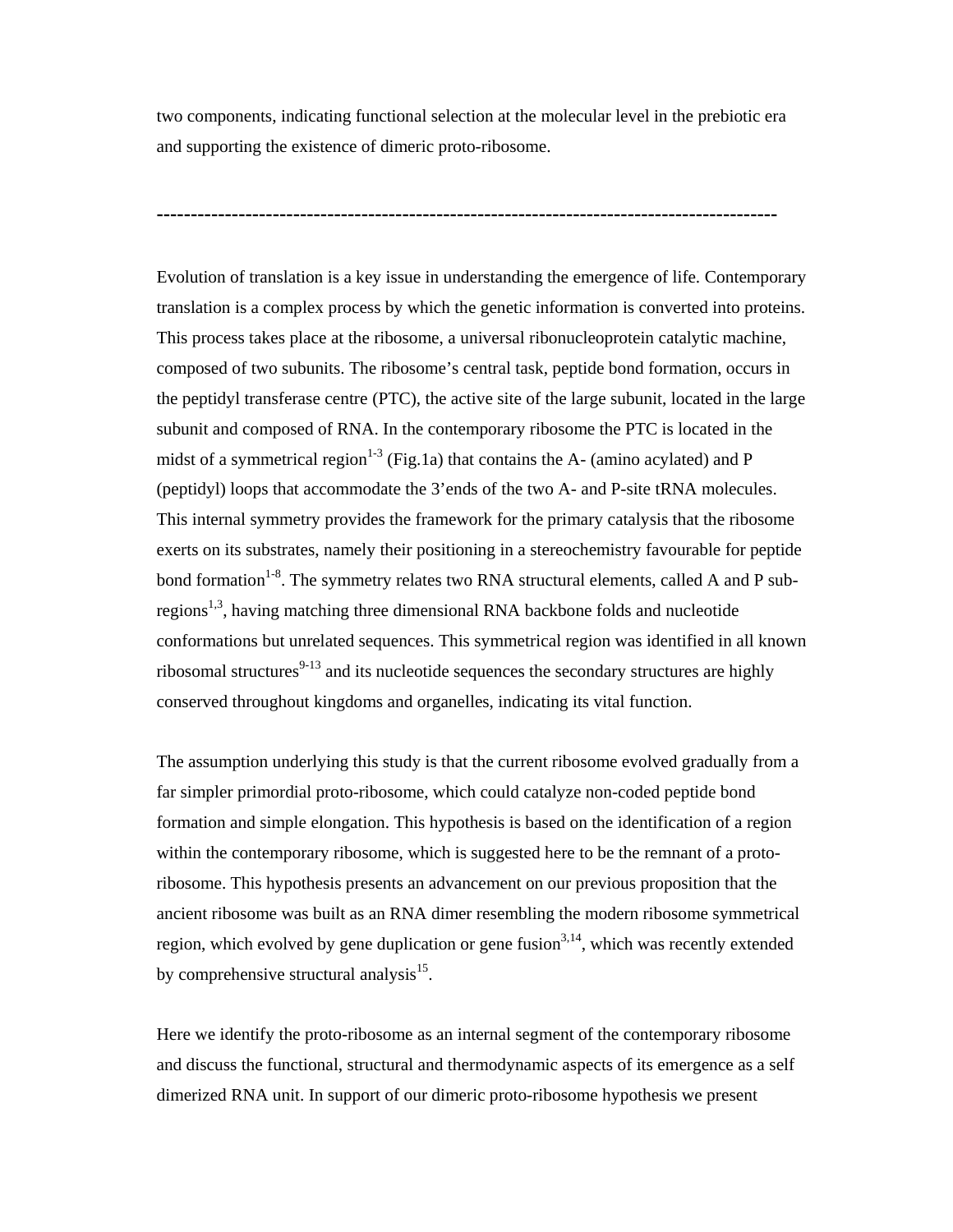chemical results correlating specific sequences and sizes with the tendency of RNA oligomers to form structures resembling the ribosomal active site.

#### *Extraction of the suggested proto-ribosome*

The proto-ribosome was primarily an apparatus catalyzing peptide bond formation. In the contemporary ribosome this activity takes place in the RNA domain V (Fig 1a) by the PTC, located within the symmetrical region encircling it from the non-symmetrical extensions, radiating from it. These extensions interact with peripheral ribosomal components, elongation factors and the modern large tRNA substrates, but not directly with the peptide bond formation site<sup>3</sup>, therefore are functional only in the context of the later evolved versions of the modern ribosome. The redundancy of the non-symmetrical extensions in the context of the proto-ribosome is further strengthened by the absence of the majority of these extensions in mitochondrial ribosomes<sup>17</sup> or by their replacement by r-proteins<sup>18</sup>, supporting the assumption of ribosomal rudimentary function without them.

It is conceivable that in the initial stage in the evolution of the proto-ribosome, it accommodated minimal substrates, such as single amino acids, amino acid-nucleotide or amino acid-oligonucleotide conjugates. In the modern ribosome, the amino acid carriers, i.e. the 3´ends of A, P-tRNAs, are accommodated in a fashion allowing for efficient peptide bond formation, dictated mainly by the tRNA remote interactions that allow for base pairing with the universally conserved nucleotides G2553 and G2251 (*E.coli* numbering throughout) in the A- and P-loops<sup>2</sup>, respectively. These symmetrically positioned nucleotides are located in the PTC about 22Å apart, therefore are useful only for accommodating only larger substrates, namely amino acid-oligonucleotide conjugates and tRNAs. In general, peptidyl transferase activity does not involve structural elements concerned solely with modern ribosomal functions. Consequently, the A, P-sites and the non-symmetrical extensions can be eliminated from the primal apparatus (Fig. 1b). This extraction yields a 'pocket-like' entity (Fig. 2a,b) possessing an approximate 2-fold symmetry and containing the ribosomal nucleotides adjacent to the reacting amino acids in the modern ribosome.

This 'pocket-like' structure is suggested here to be the remnant of the proto-ribosome. It is composed of two highly conserved (Fig. 1a) L-shaped RNA elements, similar to each other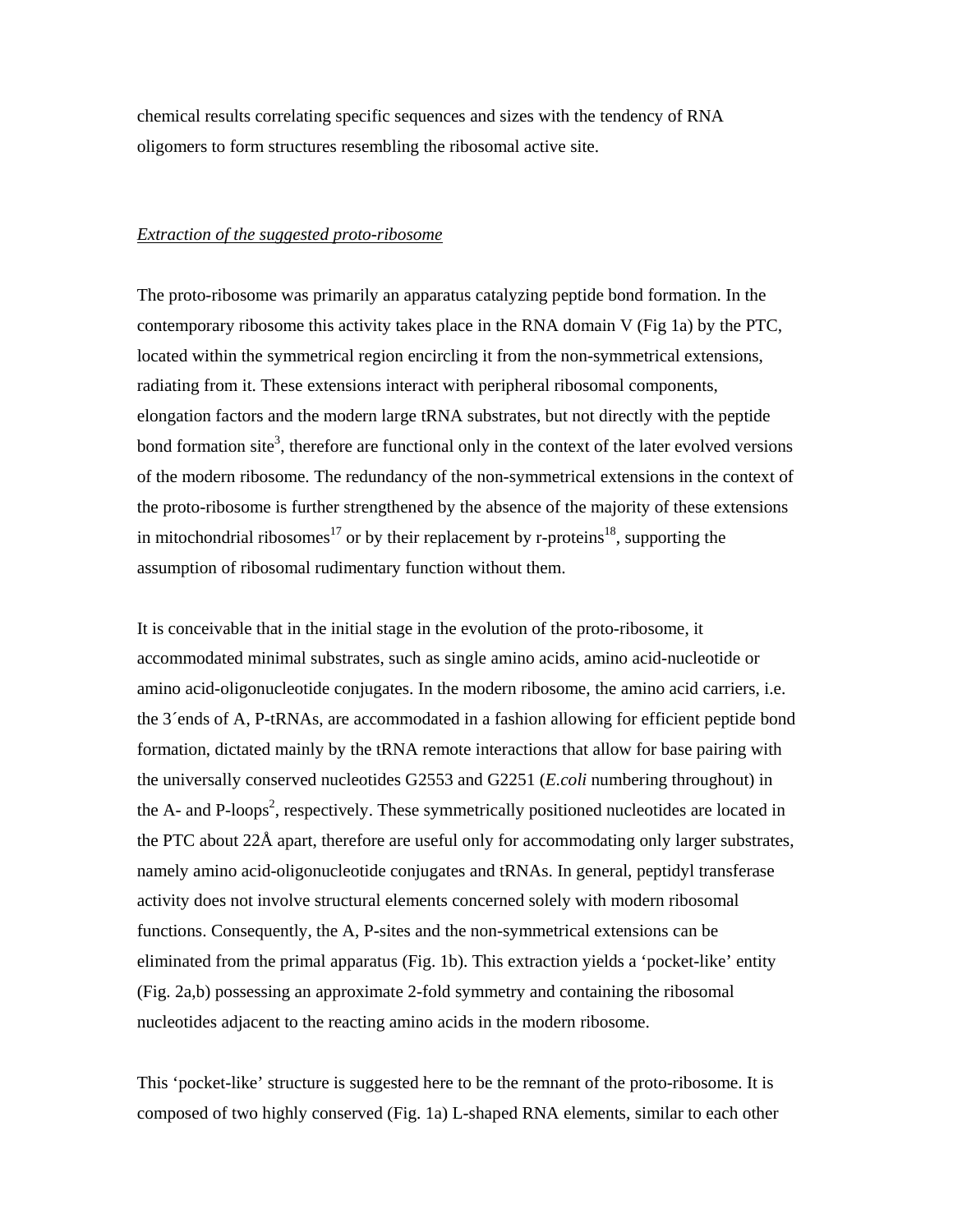in fold but differing in sequence, named hereafter the A- and P- ribosomal core units (Fig. 1b,2c), and containing ~60 nucleotides, folded into a stem-elbow-stem (SES) form. The Acore unit is composed of helices H90 and H93 whereas the P-core unit- is composed of H74 and most of H89, with elbow regions created *via* a network of hydrogen bonds involving nucleotides from the Central loop of domain V.

Based on the structure of the symmetric pocket in the contemporary ribosome, we hypothesize that the proto-ribosome was self-assembled dimer, obtained from two core RNA units of similar size, each having the SES fold. In the prebiotic world SES folds could have been obtained by spontaneous folding of randomly sequenced RNA chains of about 60-70 nucleotides. The dimers that established the proto-ribosome pockets could accommodate single amino acids, and/or other small substrates suitable to form peptide bonds, like amino acid nucleotide conjugates or short peptidyl chains obtained during previous cycles of the apparatus function. Peptide bonds could be formed when the two reactants were accommodated, each attached to one core unit within the dimeric pocket, in a fashion resembling their positioning on the modern ribosome, namely at a favourable distance and mutual orientation.

Following the formation of a peptide bond, the newly obtained dipeptide could have either remained attached to one of the proto-ribosomal sites or could have dissociated and later reaccommodated on the apparatus. This enabled the positioning of a new reactant in the vacant site, followed by the formation of a subsequent peptide bond, thus adding another amino acid to the peptidyl chain. Reiterations of this process would have resulted in a simple mechanism for non-coded elongation, equivalent to the elongation mechanism proposed elsewhere<sup>19</sup>.

#### *Substantiation of the hypothesis*

The hypothesis that the proto-ribosome, which is still embedded in the core of the modern ribosome large subunit, was a self-assembled, dimeric RNA enzyme<sup>3,14</sup> was recently further investigated by addressing key issues concerning spontaneous folding and dimerization prospect, as well as its ability to accommodate substrates. Sequence dependent predictions of the secondary structures of the A- and P-core units, as found in all known structures, based on free energy minimization<sup>20</sup> consistently generated SES secondary structure with free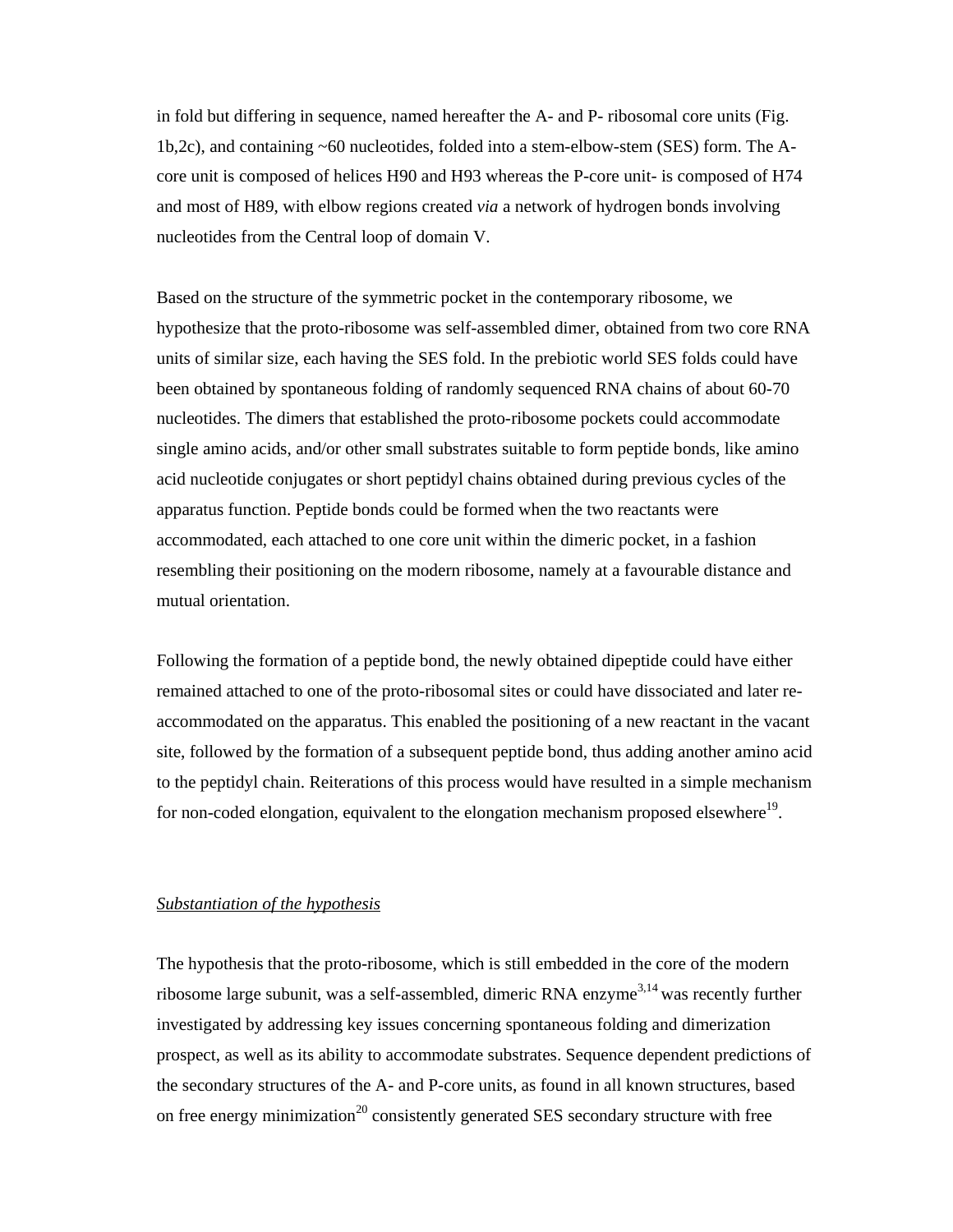energy in the range of  $\Delta G = 26 \pm 3$  kcal/mol. In all but one case unique solutions were found, indicating low likelihood of obtaining alternative secondary structures. Particularly, in all cases the sequence of helix H93 was predicted to fold into a secondary structure identical to that found within the contemporary ribosome. Helix H74 and the single strand of the Central loop of domain V could have been made to fold correctly by constraining few nucleotides into specific interactions. In contrast, helices H89 and H90, which contain a complex network of uncoupled bulged nucleotides (Fig. 1b), did fold into a form of a helix, but the predicted scheme for the uncoupled nucleotides differed from the ribosomal secondary structure even when constraints were applied.

Overall, the predictions of the constrained folds, aimed at reproducing secondary structures closer to those found within the ribosome, were less stable by 3.1 kcal/mol on average compared to the non-constrained folds. This may suggest that the current active site structure, which contains a large number of nucleotides involved in the modern peptidyl transferase activity, adapted to its advanced functions through mutating the original proto-ribosome, at the expense of increasing the free energy. Secondary structure predictions indicate that folding of such a 60-70 oligomers into SES fold is likely to be a thermodynamically 'downhill' process, suggesting that folding of an oligonucleotide into the molecules comprising the ribosome core could have occurred spontaneously. Furthermore, as selffolded RNAs form stable molecules *in vitro* across a large range of conditions<sup>21</sup>, the ancestor of the proto-ribosome could have been a stable construct at the prebiotic era.

Further support for prebiotic existence of core units can be obtained by relating it to another known SES molecule, the tRNA, which is widely believed to be a relic from the prebiotic world<sup>22,23</sup>. In particular, if one tRNA helix is overlapped with one of the helices of the core unit, their remaining helices have similar arrangement in space, although they point to opposite directions (Fig. 2c). The two forms of SES molecules could have existed, side by side, in the prebiotic environment and were then recruited for their separate roles in translation. The later recruitment of existing prebiotic molecules towards evolving tasks is supported by the variety of roles tRNA-like molecules perform in replication<sup>23</sup>. Within the ribosome, the association of the two core units is partially stabilized by a highly conserved GNRA interaction motif<sup>24</sup> between the stem loop of helix 93 and a receptor area on H74, including an A-minor tertiary interactions between A2598 of the H93 stem loop and G2436:C2073 of H74. The association of the two core units to form the proto-ribosome,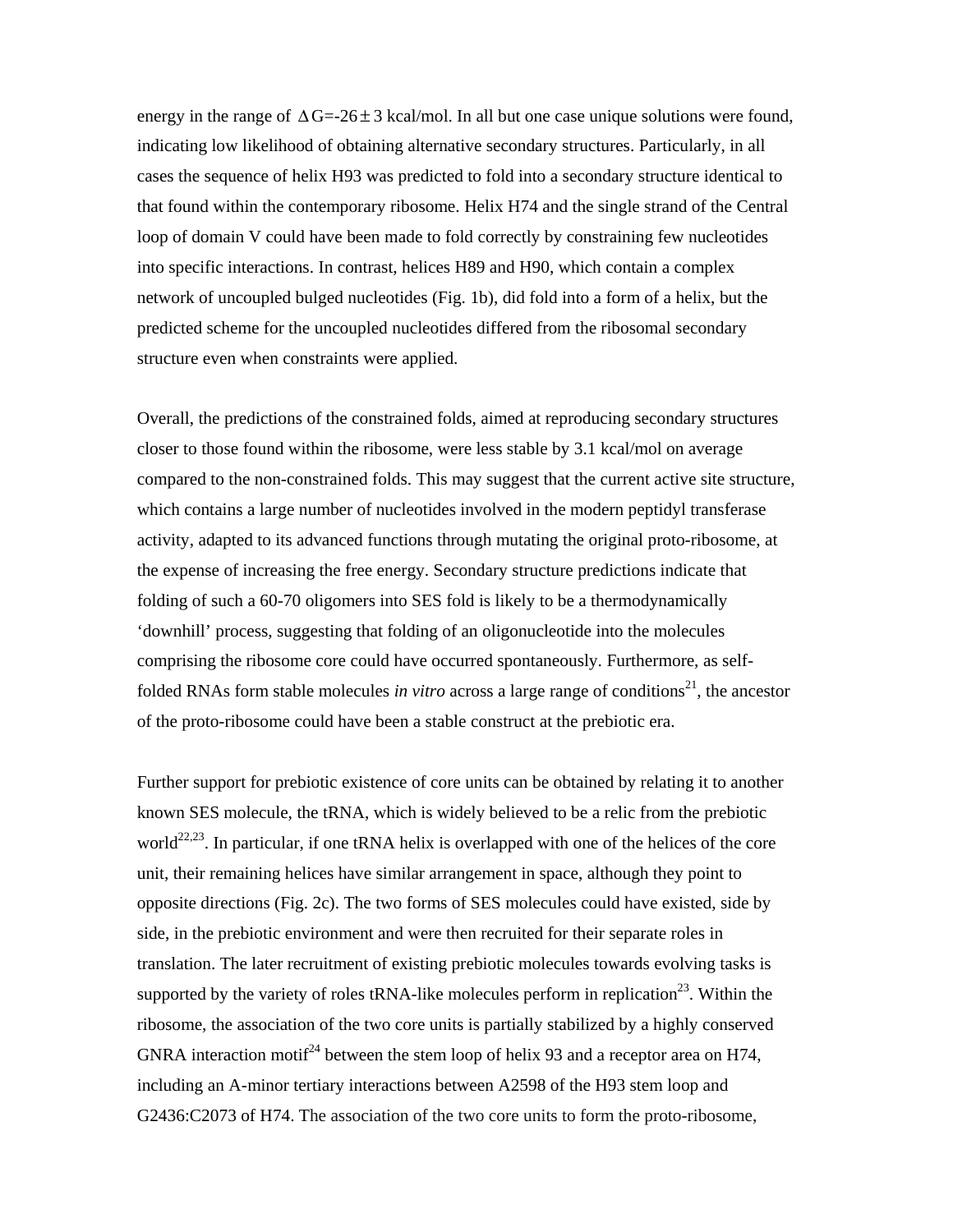accords with the suggestion<sup>15</sup> that A-minor interactions were used by evolution to add new RNA elements to the proto-ribosome.

Dimerization tendency of similar size RNA molecules having similar structural motifs has been observed, some of which were shown to form stable dimers spontaneously<sup>25-28</sup>. In several cases symmetrical self-dimerization of two RNA molecules, obtained via GNRA tertiary interactions, including an A-minor motif, was found to contribute significantly to the stability of these molecules<sup>26,29</sup>. This suggests that self-assembly of the proto-ribosome core units into dimers is a favourable process that could have occurred spontaneously in a symmetrical manner in a primordial world. This spontaneous dimerization that formed a 'pocket-like' structure could have occurred either between identical duplicates or between two SES units, similar in fold but having a different sequence, leading later on to RNA gene duplication or gene fusion, respectively. Divalent metal ions could have been essential for maintaining the folds of the SES units as well as their dimerization product, as observed for other RNA molecules $^{29-33}$ .

Experimental results indicate that some, albeit not all, short RNA units with sequences resembling those observed in current ribosome, are capable of forming dimers that may have a 'pocket-like' structure under mild conditions. Gel electrophoresis, performed on various constructs, such as P1 and A1 (Figures 3 and S1), under non-denaturing conditions (Figure S2) showed a correlation between the tendency to dimerize and the sequence of the RNA unit as well as the presence of  $Mg^{++}$  ions. Among the pair A1 and P1, slow migrating band was detected only for P1 (Figure S2), indicating its dimerization, consistent with results of Electrophoresis Mobility Shift Assay (EMSA), which showed dependency of the intensity of the slow migrating band and the RNA concentration (Figure S3).

The involvement of A-minor interactions in the stabilization of the proto-ribosome dimer was demonstrated by obtaining a significantly higher dimer concentration (Fifure S2) when using a modified P1 construct (called P1c), obtained by the incorporation of a GNRA tetra loop instead of the CTTCGG loop in H89 at P1 (Figure S1). Further modification of P1c, namely the mutation G53U in which the third nucleotide of the GNRA motif is replaced, did not yield dimers (Figure S4). This result emphasizes the crucial contribution of the GNRA tetraloop to dimer formation, implies the existence of structural selection and is consistent with functional selection.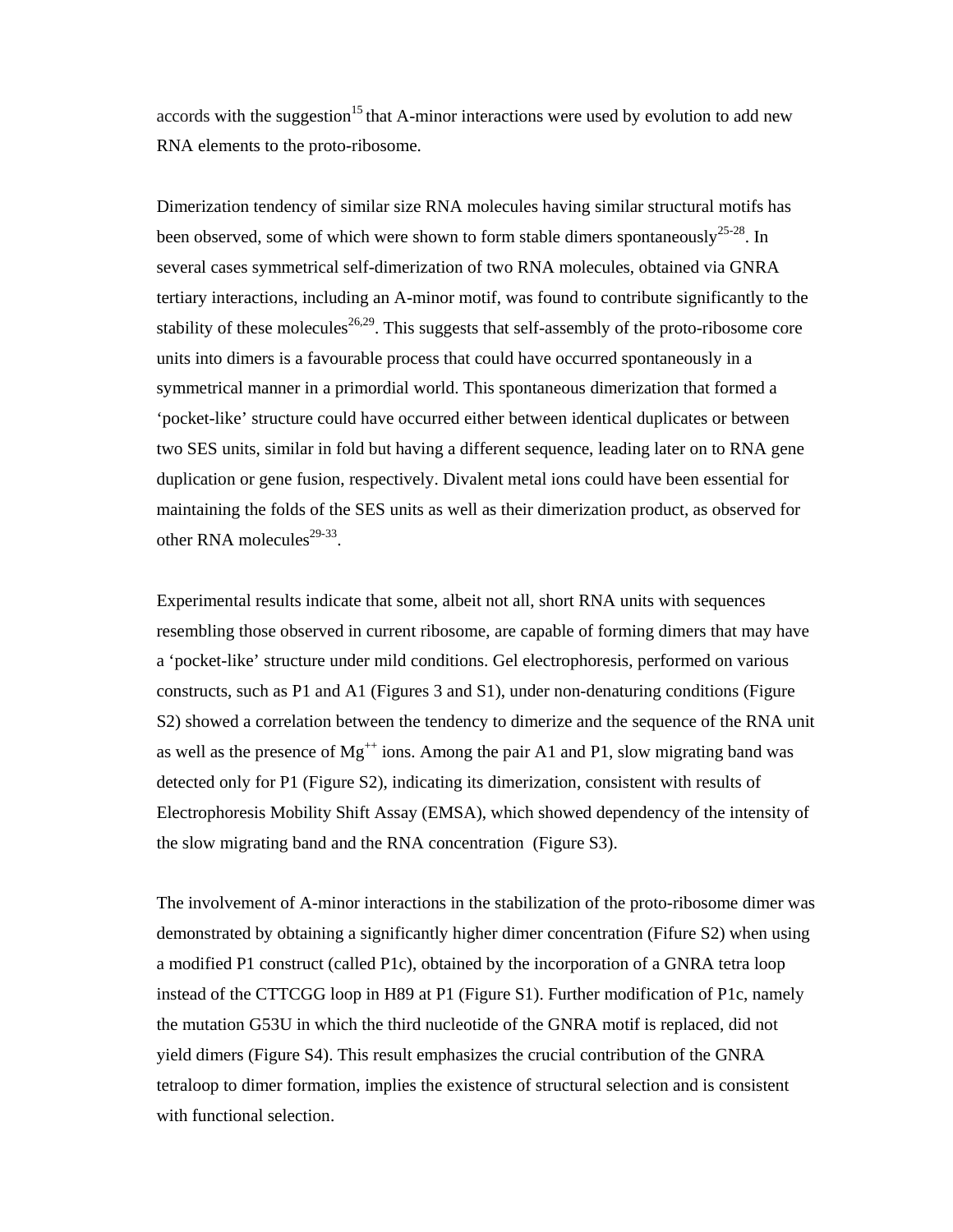Indications for a compact 'pocket-like' structure formation *via* loop-receptor interactions rather than *via* loop-loop interactions, were obtained by a series of deletion/insertion of a base-pair (Figures 3 and S1), designed to slightly shorten or extend helix H89 in P1. The findings that the longer and the shorter constructs did not dimerize (Figure S4) imply that the P1 and P1c dimers are not made of randomly interacting RNA units, but have specific structures that can have the 'pocket-like' motif. Further functional experiments, exploring the peptidyl transferase (PT) activity of a large variety of the RNA dimers are in accord with the structural analysis (Davidovich et al., to be published).

Independently of its exact nature, the proto-ribosome should have positioned the amino acids in a spatial arrangement similar to the modern one, allowing the atoms participating in the nucleophilic attack to interact closely and effectively for inline attack. The proto-ribosome should have also exhibited non-specific affinity towards amino acids, regardless of the type of amino acid carrier, allowing for the largest variety of amino acids to utilize equally the ancient translation apparatus. Both requirements are fulfilled if one assumes that the ancient substrates were accommodated on the proto-ribosome analogously to their positioning in modern ribosomes. Moreover, such positioning facilitates envision a continuous evolutionary path from the proto-ribosome towards the modern machine. The contemporary substrates are primarily positioned in the PTC *via* the interactions of the modern tRNA acceptor stem with the components of the cavity leading to the PTC that facilitate base pairing between C74, C75 of the tRNA 3´ends, and PTC nucleotides. Such accommodation mode could not have been used by the smaller reagents, namely single amino acids or amino-nucleotide conjugates. Nevertheless, these substrates suit the characteristics of amino acid-RNA noncovalent bonding<sup>34</sup> occurring mostly at the interface between single stranded RNA segments and amino acids, and are sufficiently weak to be readily reversible. This basic property would have facilitated the release of the di- or oligo-peptides from the active site while concurrently allowing the accommodation of new reactants, thus enabling a dynamic process, which is a basic requirement for elongation.

In short, careful investigations of the basic assumption of the proto-ribosome hypothesis presented here confirmed the possible existence of an ancient dimer of a 'pocket-like' structure, similar to the modern ribosomal active site. We suggest that such 'pocket-like' templates were involved in providing positional catalysis for peptide bond formation and for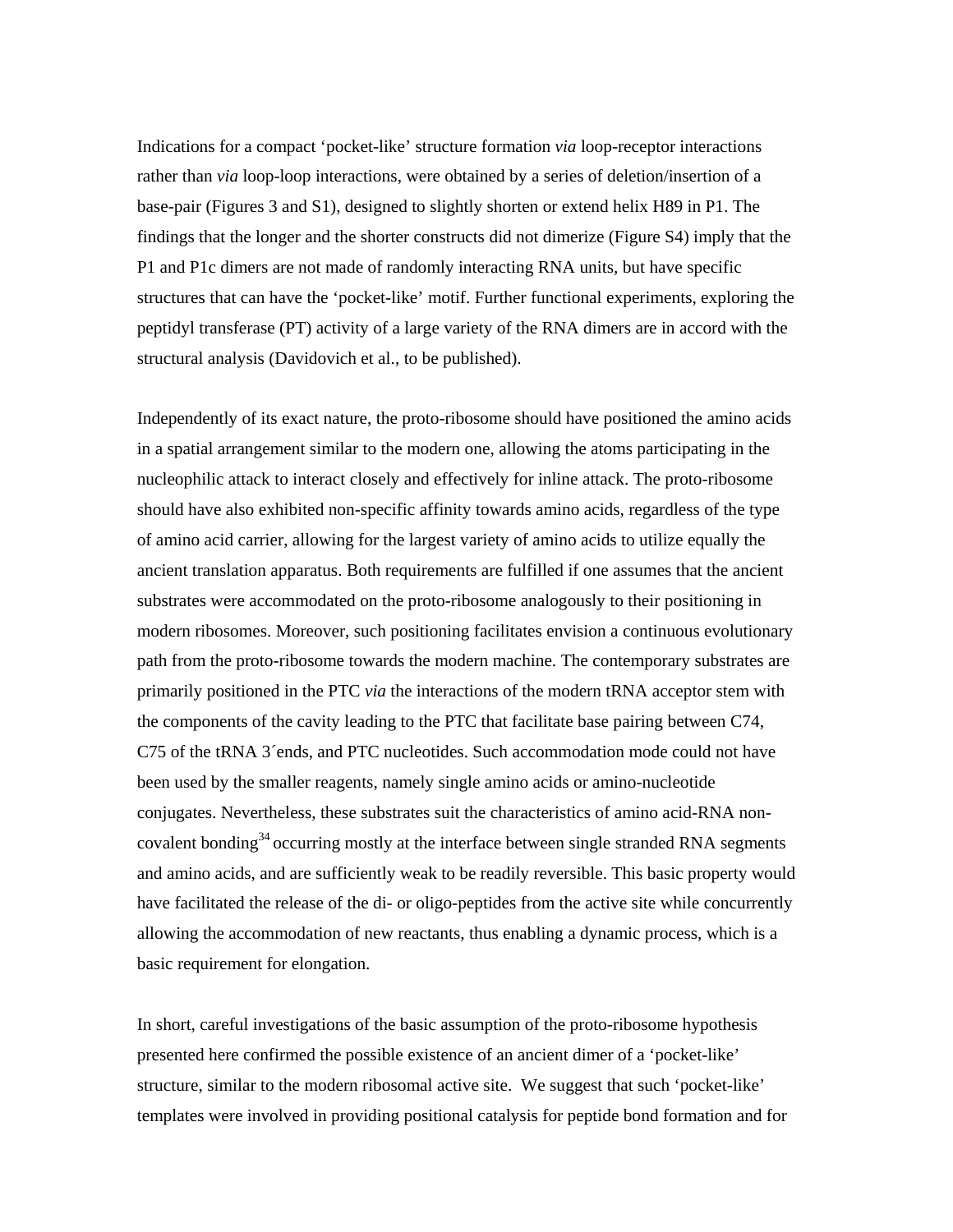non-coded elongation. Programmed translation evolved later, in correlation with larger ribosomes, more complex substrates and the involvement of non-ribosomal factors.

### **Discussion**

A crucial step in the emergence of life was the appearance of the proto-ribosome, an event that marks the transition into the present era in which proteins and nucleic acids together form life. A main drawback in the usual way these questions are tackled originates from the current lack of knowledge concerning the conditions during the prebiotic period. This leads to multiple hypotheses, each based on different axioms, mostly not experimentally refutable. The novelty of the present research stems from its factual starting point, *i.e.* from the known structure of the contemporary ribosomal rRNA. As all living cells have a common mechanism for protein synthesis, it is conceivable that the emergence of this simple translation system preceded life as we know it. By analyzing the currently available structures and focusing on their conserved regions, we are attempting to look into the origin of peptide bond formation. This study is based on our assumption that the proto-ribosome was a simple apparatus with the ability to catalyze peptide bond formation and to allow simple elongation, and that this apparatus could have materialized spontaneously under prebiotic conditions. The system presented herein, a self-assembled dimer of SES RNA units that is embedded within the ribosome active site, is in remarkable correlation with a plausible assumptions expressed previously, namely: "the essence of the primitive apparatus remains at the heart of modern translation" and that "there is little doubt that translation began with simple tRNA-like entities..."<sup>35</sup>.

The evolution of the suggested proto-ribosome could have advanced by the reproduction of the most efficient constructs, which were likely to be found among the dimeric organizations that were formed initially and could function as proto-ribosomes $3,14$ . Efficient reproduction could have been performed by the RNA itself since RNA can act as an enzyme as well as its own template for replication<sup>36</sup>, either by gene duplication, if the sequence of two RNA units forming the dimer were the same, or by gene fusion, in case RNA units with different sequences formed the initial dimers. Although the proto-ribosome can act as a ribozyme, on its own it provides only a modest level of activity, mainly owing to its seemingly limited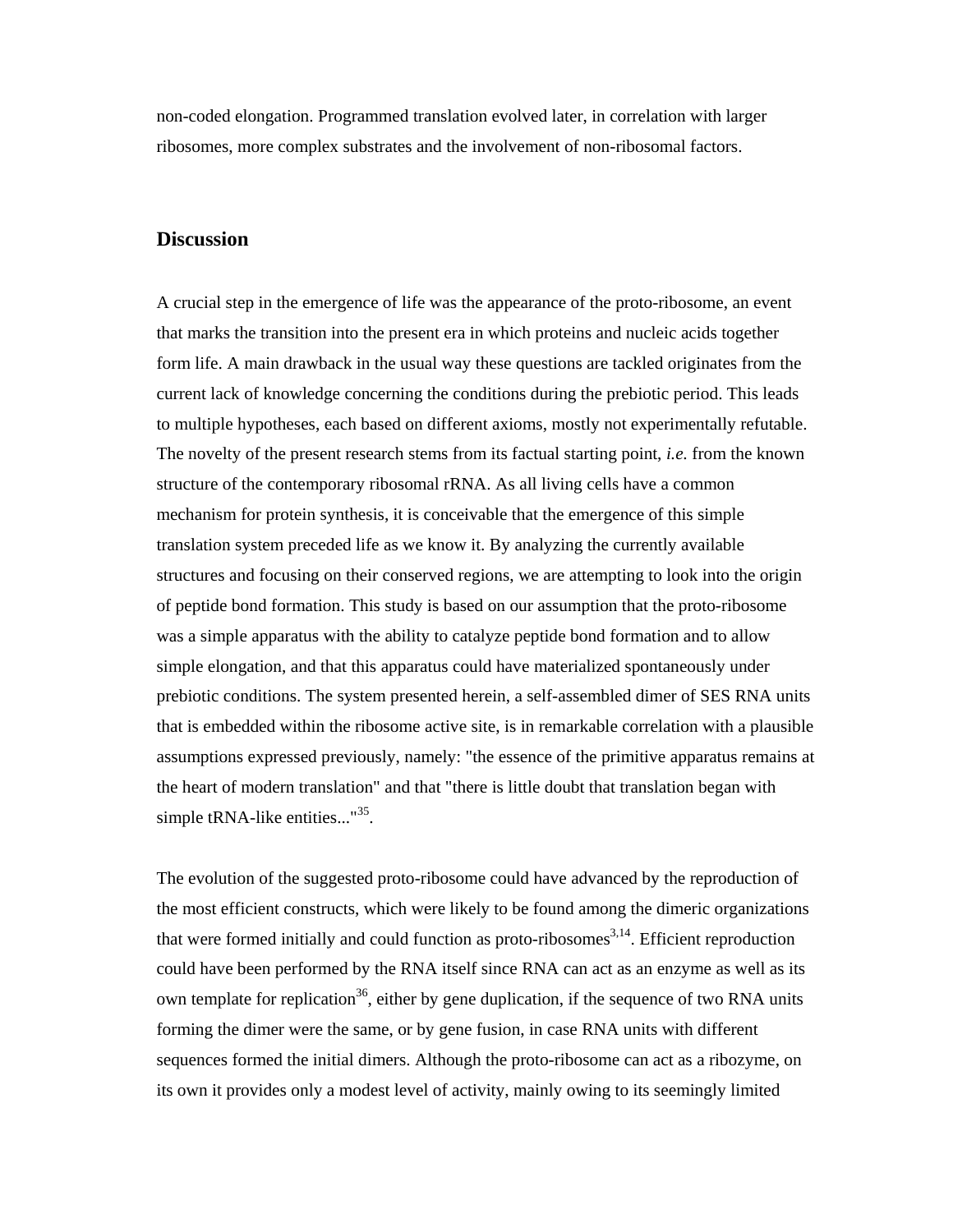structural variability and relatively low stability. Additionally, because of their size the initial dimers could accommodate only small reactants, therefore offered rather loose substrate accommodation.

A substantial increase in the catalytic rate could have been generated by peripheral RNA elements, as observed for other ribozymes<sup>37</sup>. The following stage in the ribosome evolution could involve the addition of the A-site and P-site, which could have extended from the far ends of helices H74 and H90 for P-, A-core units, respectively (Fig. 1a,b). Such larger protoribosome could have accommodated larger substrates through base pairing, achieving enhanced stability of the reactants positioning, thus allowing a better functioning non-coding translation apparatus. Further addition of RNA structural elements and mutational variations in the proto-ribosome, adapting it to the advanced functions, could have ultimately given rise to the formation of structural pockets (e.g. A-minor) suitable for the incorporation of additional RNA elements as well as of polypeptides or small proteins, which by then could be made by the advanced proto-ribosome. The addition of the new structural elements contributed to the stability and functional efficiency of the growing proto-ribosome eventually leading to the current translation mechanism. The emergence of the genetic code followed once proteins started to fulfil functional tasks that could not be achieved by RNA machines. However, the transition from non-coded into coded translation is still incomprehensible.

Efforts to identify a precursor of the contemporary ribosome have been endeavoured elsewhere by several approaches, such as comparative sequence analysis<sup>38</sup> and investigating the active site neighbourhood, which led to an attempt to synthesize a minimal rRNA, based on the domain V sequence, which can catalyze peptide bond formation. Additionally, RNA constructs exposed to *in vitro* selection, were tested for substrates accommodation and peptide bond formation but none was PT active<sup>39</sup>. A continuous patch of about 200 nucleotides, including most of the modern active site, was identified as a self-folding entity. The unit, however, contains only the A-site, while the P-site is absent, raising issues concerning the substrates that can be accommodated in  $it^{40}$ . Recently, based on the role of Aminor interactions, a region containing the entire symmetrical region combined with the nonsymmetrical part of H75 was implicated as a possible nucleolus for assembling the contemporary ribosome<sup>15</sup>. Apart from the non-symmetric part of H75, this system accords with the second stage in the evolution of the proto-ribosome presented here.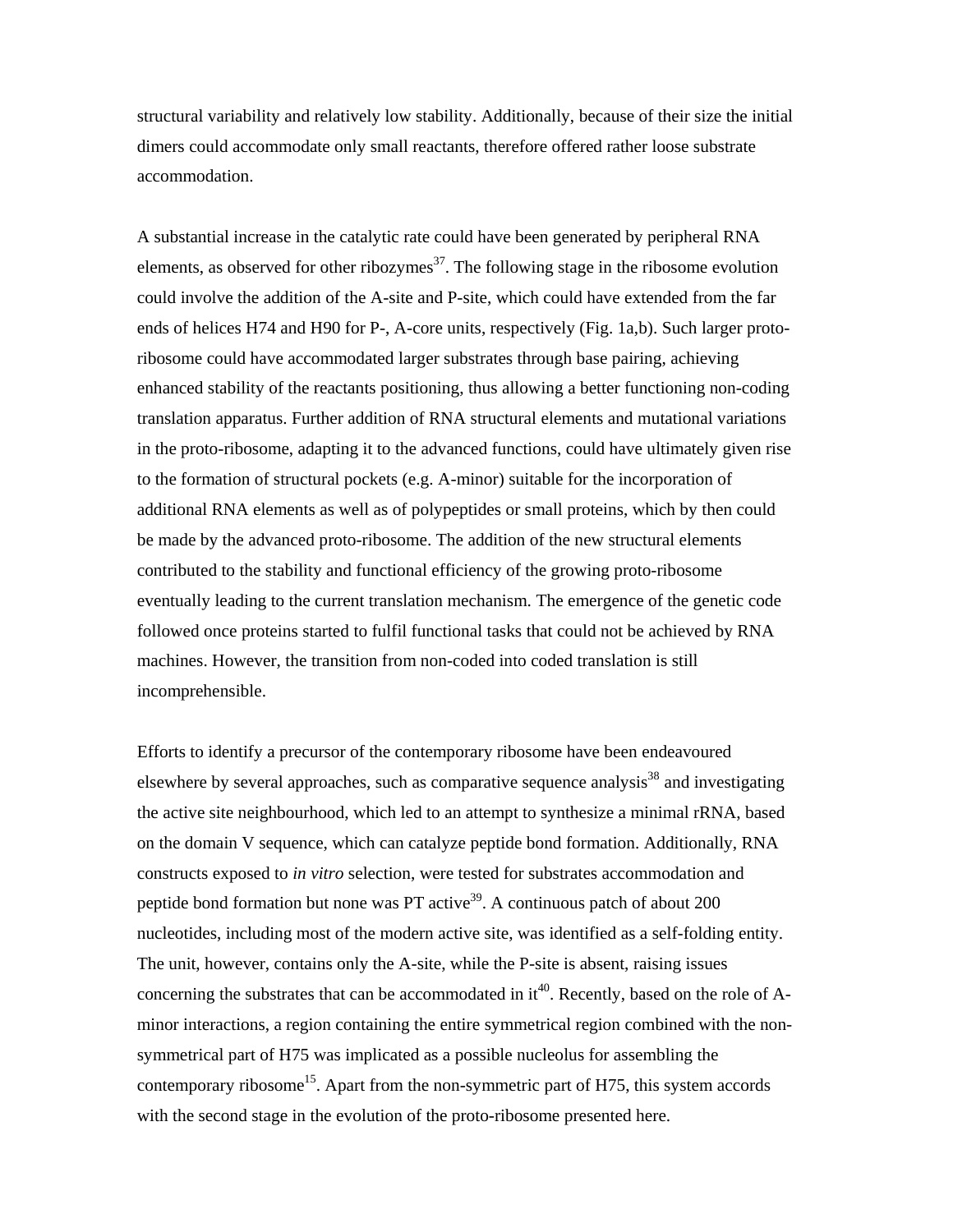The current hypothesis offers a considerable explanatory power. It provides a simple and feasible origin for the complex and extremely important genetic code translation. The starting point for ribosome evolution described here, and the path it took from a small passive template to the current complex molecular machine assembled around it, enables to envision a continuous path from the primordial world to contemporary life, while respecting the basic survival and reproduction rules.

### **Conclusions**

Only two prerequisites are sufficient for showing that prebiotic formation of a protoribosome could be conceived, namely the primordial existence of minimal substrates, and of oligoribonucleotides of moderate size (60-70 nucleotides), combined with the application of self-assembly of small RNA units. This dimeric primitive apparatus can be directly linked to the contemporary ribosome, as it was identified in its heart. Experimental results, obtained by using contemporary RNA sequences, show that such RNA units can form dimers under mild conditions and indicate correlation between the RNA structural properties and their tendency to dimerize into defined structures, suggesting the existence of selection rules at the molecular level in the prebiotic era. Overall, the proto-ribosome proposed here could offer a fitted template for favourable positioning of substrates and facilitate peptide bond formation and simple elongation, thus acting as an all-in-one apparatus for non-coded prebiotic protein synthesis.

#### **Acknowledgments**

Thanks are due to all members of the ribosome group at the Weizmann Institute as well as Ofir Sade-Falk, Leena Taha, Sagi Agmon, Dory Cwikel, Romi Englander and Miriam Karni for their interest and assistance; Moshe Pertez for providing insights, solutions and guiding; Matthew Belousoff, Eyal Kamhi and Barak Akabayov for fruitful discussions; Irit Sagi for kindly donating *E. coli* BL21 strain carrying His-tagged T7 RNA polymerase. Support was provided by the US National Inst. of Health (GM34360), and the Kimmelman Center for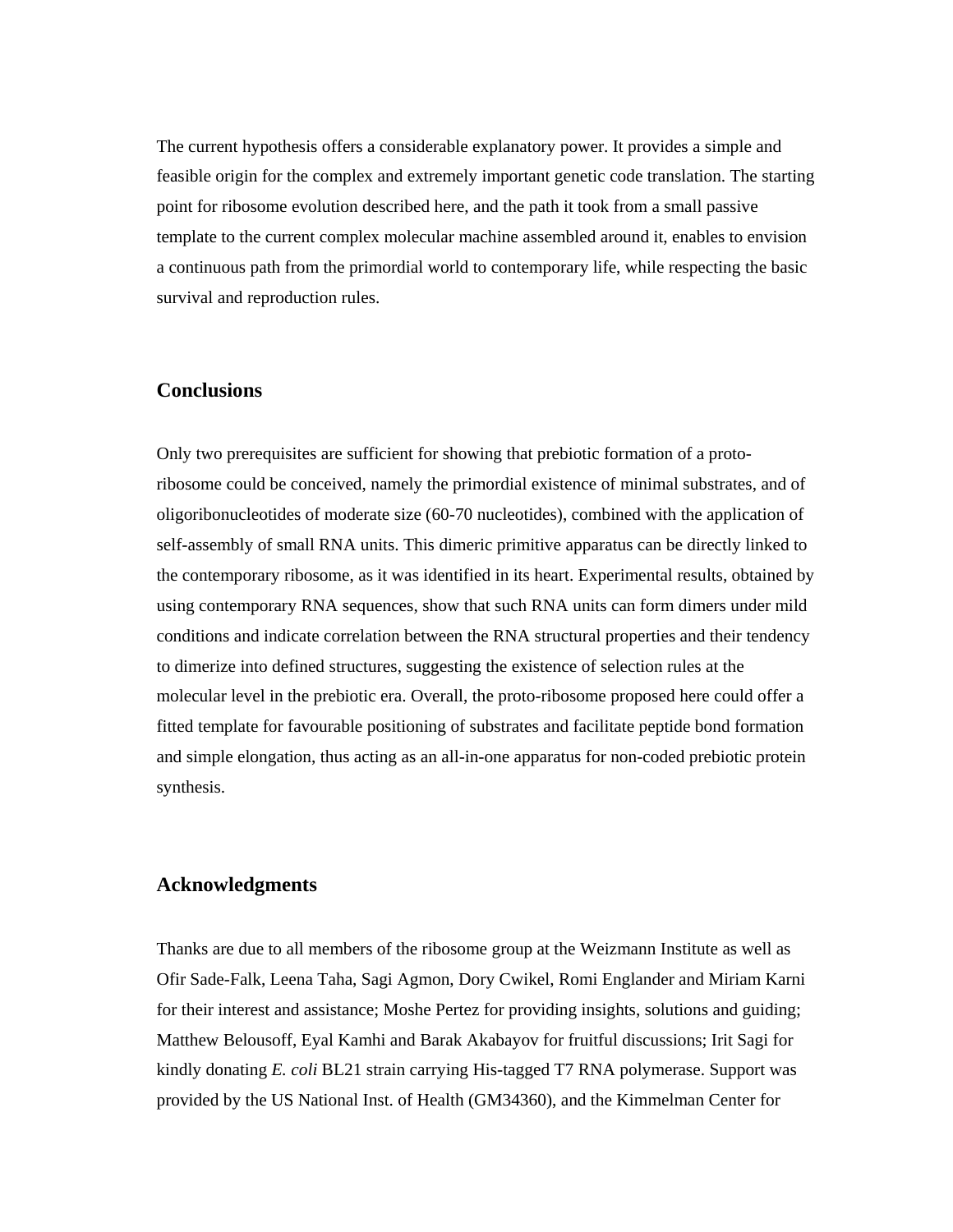Macromolecular Assemblies. C.D. was supported by the Adams Fellowship Program of the Israel Academy of Sciences and Humanities. AY holds the Martin and Helen Kimmel Professorial Chair.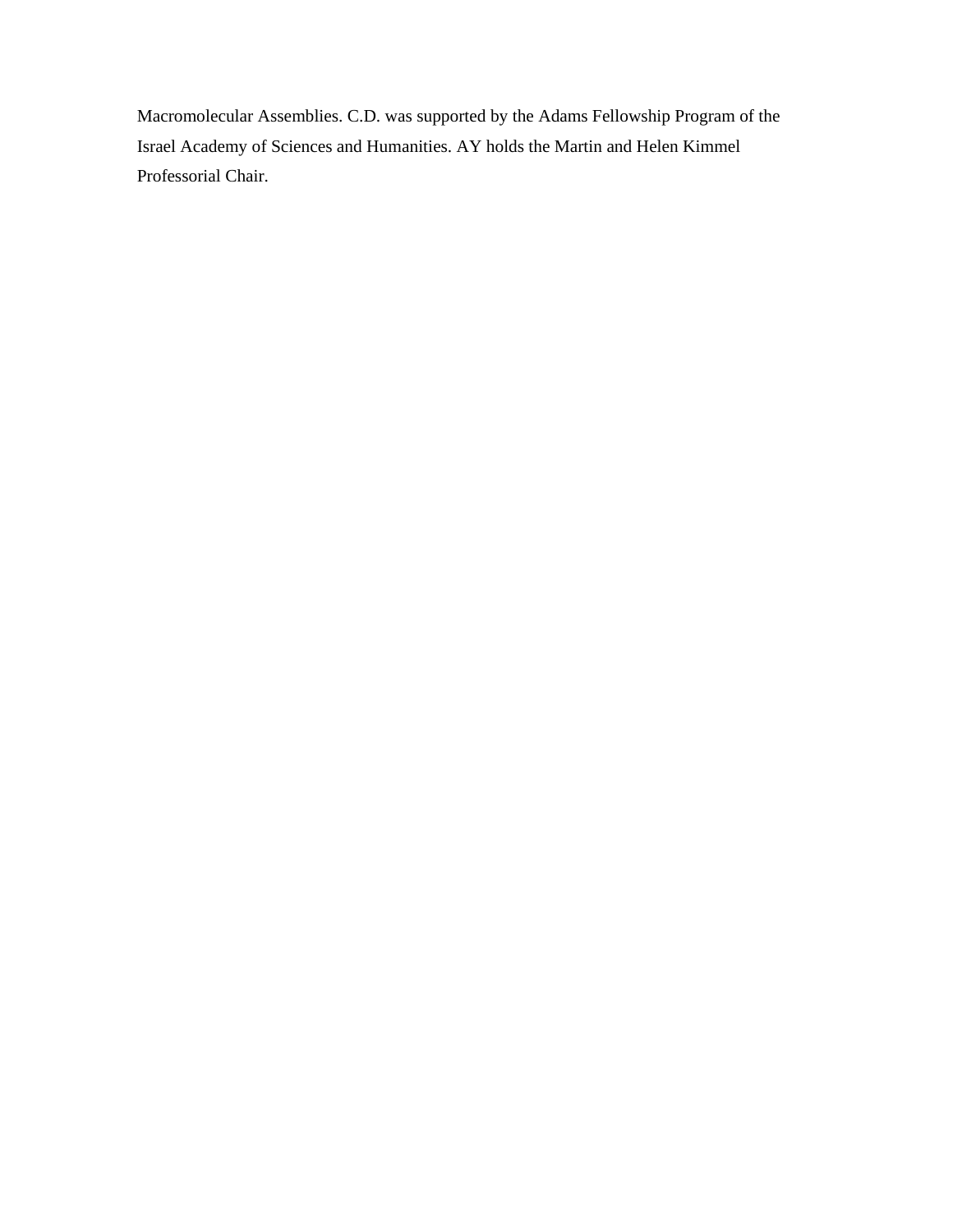### **Figure legends**

#### **Figure 1**:

## **a. Secondary structure of 23S 3´ half from** *E. coli* **showing phylogenetic conservation in three domains and two organelles<sup>17</sup>**.

Nucleotides marked by capital letters are more then 98% conserved. Domain V is shown on grey background. The A- and P- sub-regions of the symmetrical region (the symmetry is not portrayed by this 2D scheme drawing) are marked in blue and green, respectively (same colour scheme maintained in all figures). The non-symmetrical extensions are marked in yellow.

**b**. **2D scheme of the symmetrical region from the structure of** *Deinococcus radiodurans***, D50S, drawn in a manner portraying the 3D symmetry**. The suggested proto-ribosome, constructed from the two symmetry related ribosomal core units, each composed of about 60- 70 nucleotides forming two helices connected via a single stranded region, is shown on blue and green background.

#### **Figure 2: The SES structure of the ribosome core and its similarity to the tRNA fold.**

In all, the A- and P- components of the proto-ribosome as well as the sub-regions of the symmetrical region are shown in blue and green, respectively.

**a.** The suggested remnant of the proto-ribosome within the ribosomal large subunit from *D. radiodurans* shown as a grey body (PDB code 1NJP).

**b.** Superposition of the pocket suggested to represent the remnant of the proto-ribosome in *D. Radiodurans* and *Haloarcula marismortui..* The eubacterial ribosome is shown in dark blue and green, using the structure of D50S (PDB code 1NJP) and the archaeal ribosome is of *H. marismortui* (PDB code 1VQN), shown in cyan and olive green. A model for an amino acid, obtained by cutting out (computational) from the crystal structure of complexes of the above ribosomal particles with substrates mimicking the tip of the tRNA 3'end, is positioned within the pocket. The P-site amino acid in the D50S structure was derived from the A-site amino acid by applying the rotatory motion  $1,3$ .

**c.** Overlap of the A- and P- core units from the structure of D50S (PDB code 1NKW), obtained by a rotation of 178.6<sup>0</sup> around the symmetry axis, as in<sup>3</sup>. The projection direction is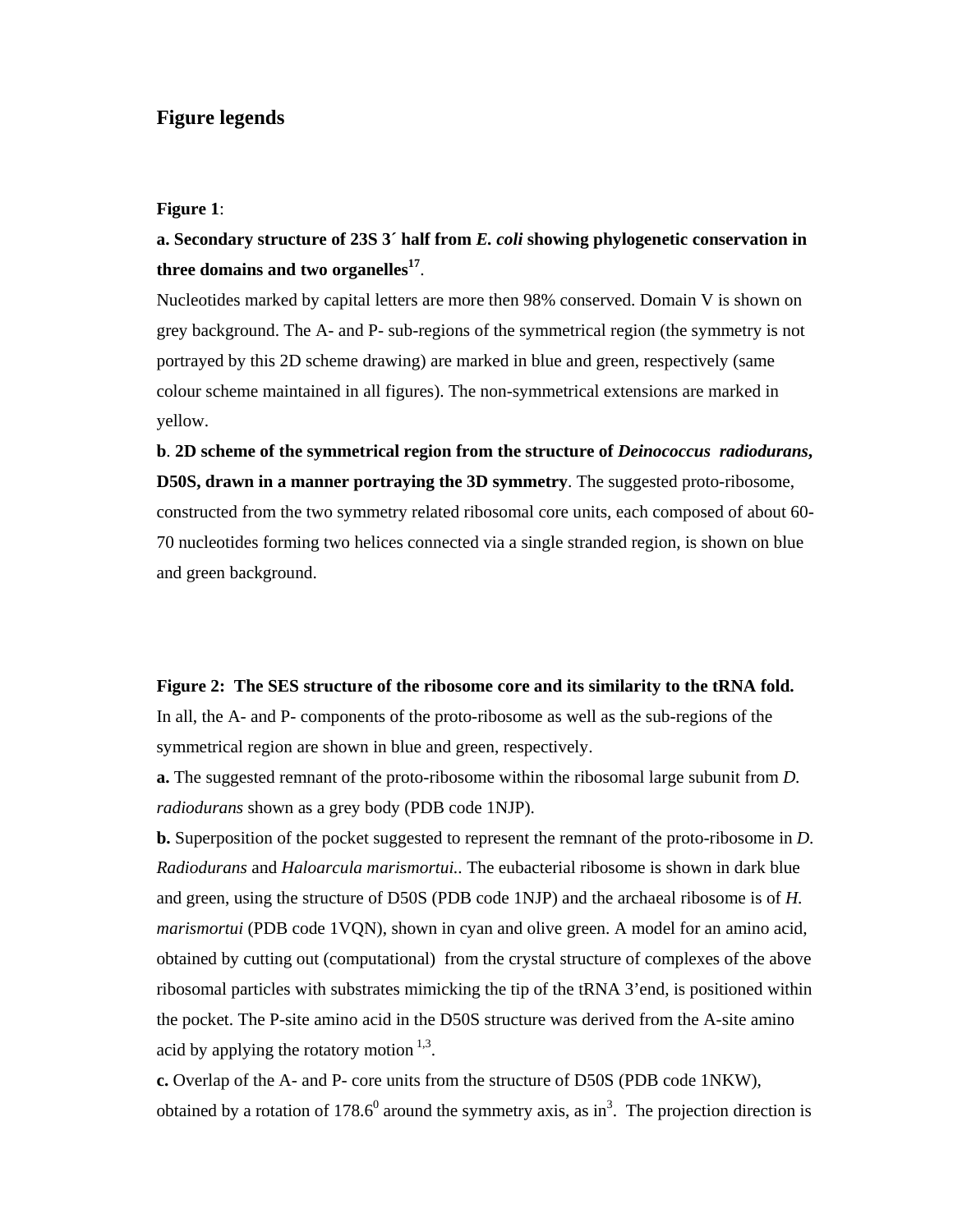perpendicular to that shown in Fig. 2b. The symmetry relating the A-, P- core units is reduced at the elbow regions<sup>3</sup>, as these form the entrance to the tunnel, whereas the symmetry is needed for positioning the reactants. The anticodon helix of a tRNA molecule (in gold) is overlapped on helices H89, H93.

## **Figure 3: an example of sequences used for a minimal dimeric construct, and their 2D fold within the contemporary eubacterial ribosome.**

RNA units A1 and P1, shown in panels a and b, respectively, are of the eubacteria *D. radiodurans* (and *Thermus thermophilus)*. Nucleotides that were added for pasting the truncated stems are shown in green. A->G "mutation" performed for facilitating transcription is shown in cyan. The region that was modified forming construct P1c (Figure S1) is circled in red.

### **References**

- 1. Agmon, I. et al. On peptide bond formation, translocation, nascent protein progression and the regulatory properties of ribosomes. *Eur J Biochem* **270**, 2543-56 (2003).
- 2. Bashan, A. et al. Structural basis of the ribosomal machinery for peptide bond formation, translocation, and nascent chain progression. *Mol Cell* **11**, 91-102 (2003).
- 3. Agmon, I., Bashan, A., Zarivach, R. & Yonath, A. Symmetry at the active site of the ribosome: structural and functional implications. *Biol Chem* **386**, 833-44 (2005)
- 4. Bashan, A. et al. Ribosomal crystallography: Peptide bond formation and its inhibition. *Biopolymers* **70**, 19-41. (2003).
- 5. Nissen, P., Hansen, J., Ban, N., Moore, P. B. & Steitz, T. A. The structural basis of ribosome activity in peptide bond synthesis. *Science* **289**, 920-30 (2000).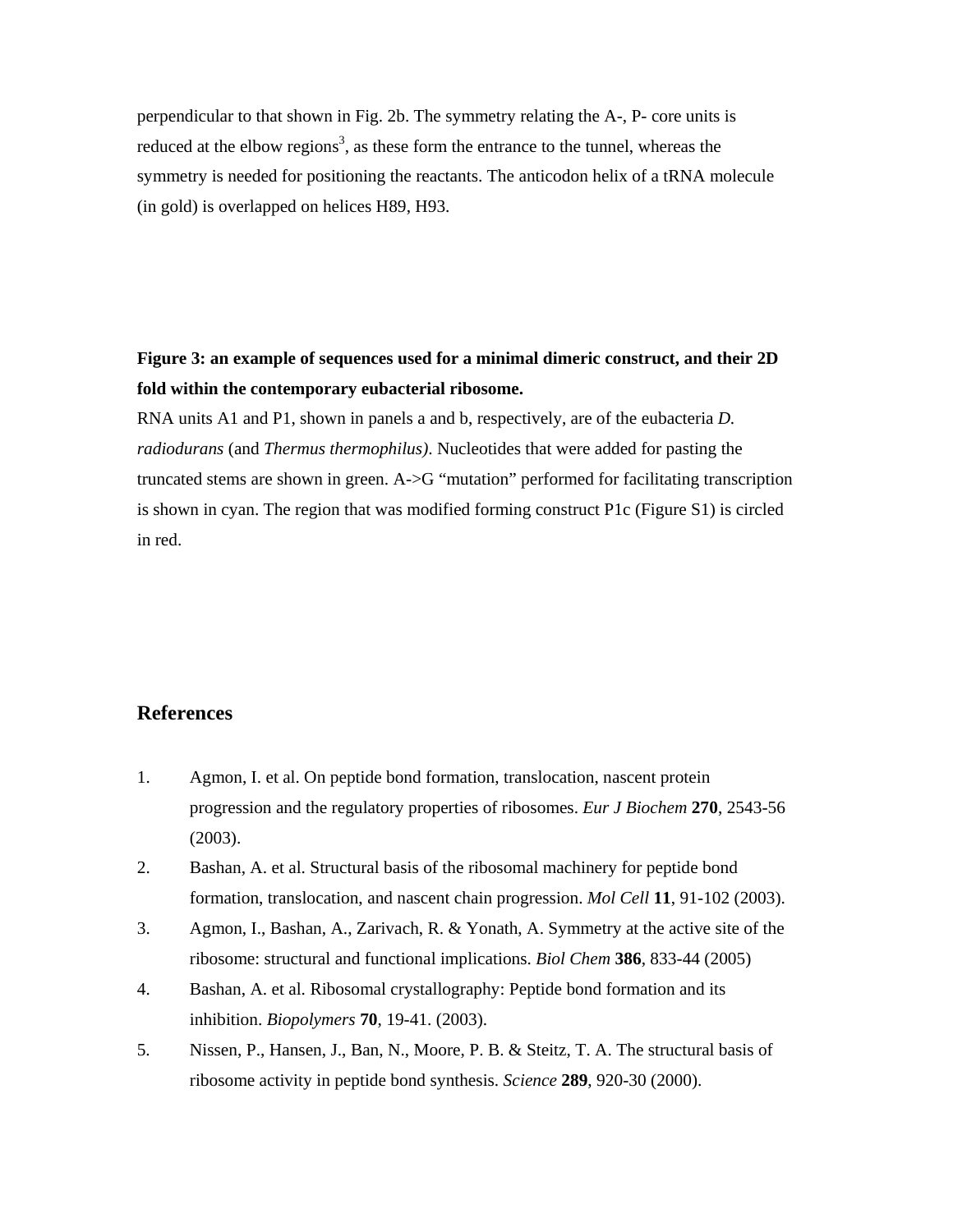- 6 Bashan, A. & Yonath, A. Correlating ribosome function with high-resolution structures. *Trends Microbiol* **16**, 326-335 (2008).
- 7. Yonath, A. Ribosomal tolerance and peptide bond formation. *Biol Chem* **384**, 1411-9 (2003).
- 8. Gregory, S. T. & Dahlberg, A. E. Peptide bond formation is all about proximity. *Nature Structural & Molecular Biology* **11**, 586 -7 (2004).
- 9. Harms, J. et al. High resolution structure of the large ribosomal subunit from a mesophilic eubacterium. *Cell* **107**, 679-88 (2001).
- 10. Schuwirth, B. S. et al. Structures of the Bacterial Ribosome at 3.5 A Resolution. *Science* **310**, 827-34 (2005).
- 11. Ban, N., Nissen, P., Hansen, J., Moore, P. B. & Steitz, T. A. The complete atomic structure of the large ribosomal subunit at 2.4 A resolution. *Science* **289**, 905-20 (2000).
- 12. Selmer, M. et al. Structure of the 70S Ribosome Complexed with mRNA and tRNA. *Science* **313**, 1935-42 (2006).
- 13. Korostelev, A., Trakhanov, S., Laurberg, M. & Noller, H. F. Crystal Structure of a 70S Ribosome-tRNA Complex Reveals Functional Interactions and Rearrangements. *Cell* **126**, 1065-77 (2006).
- 14. Agmon, I., Bashan, A. & Yonath, A. On Ribosome Conservation and Evolution. *Isr J Ecol Evol* **52**, 359-79 (2006).
- 15. Bokov, K. & Steinberg, S. V. A hierarchical model for evolution of 23S ribosomal RNA. *Nature* **457**, 977-80 (2009).
- 16. Agmon, I. et al. Ribosomal crystallography: a flexible nucleotide anchoring tRNA translocation, facilitates peptide-bond formation, chirality discrimination and antibiotics synergism. *FEBS Lett* **567**, 20-6. (2004).
- 17. Cannone, J. J. et al. The Comparative RNA Web (CRW) Site: an online database of comparative sequence and structure information for ribosomal, intron, and other RNAs. *BMC Bioinformatics* **3**, 1-31 (2002). URL:http://www.rna.ccbb.utexas.edu/
- 18. Sharma, M. R. et al. Structure of the mammalian mitochondrial ribosome reveals an expanded functional role for its component proteins. *Cell* **115**, 97-108. (2003).
- 19. Weiner, A. M. & Maizels, N. tRNA-like structures tag the 3' ends of genomic RNA molecules for replication: implications for the origin of protein synthesis. *Proc Natl Acad Sci U S A* **84**, 7383-7 (1987).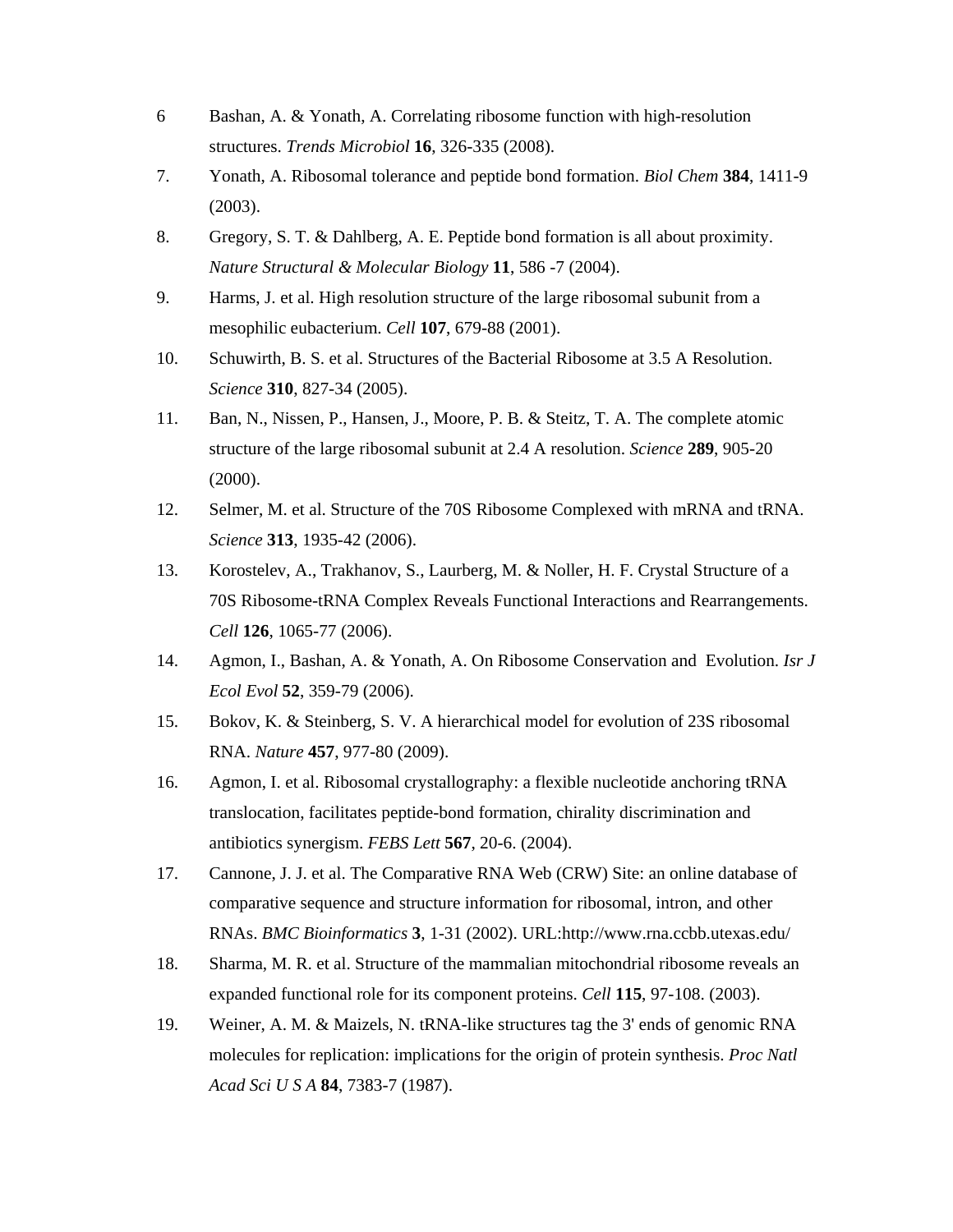- 20. Zuker, M. Mfold web server for nucleic acid folding and hybridization prediction. *Nucleic Acids Res* **31**, 3406-15 (2003); Mathews, D. H., Sabina, J., Zuker, M. & Turner, D. H. Expanded sequence dependence of thermodynamic parameters improves prediction of RNA secondary structure. *J Mol Biol* **288**, 911-40 (1999).
- 21. Russell, R. RNA misfolding and the action of chaperones. *Front Biosci* **13**, 1-20 (2008).
- 22. Eigen, M. et al. How old is the genetic code? Statistical geometry of tRNA provides an answer. *Science* **244**, 673-9 (1989).
- 23. Maizels, N. & Weiner, A. M. Phylogeny from function: evidence from the molecular fossil record that tRNA originated in replication, not translation. *Proc Natl Acad Sci U S A* **91**, 6729-34 (1994).
- 24. Pley, H. W., Flaherty, K. M. & McKay, D. B. Model for an RNA tertiary interaction from the structure of an intermolecular complex between a GAAA tetraloop and an RNA helix. *Nature* **372**, 111-3 (1994).
- 25. Kholod, N. S. Dimer formation by tRNAs. *Biochemistry (Mosc)* **64**, 298-306 (1999).
- 26. Davis, J. H. et al. RNA helical packing in solution: NMR structure of a 30 kDa GAAA tetraloop-receptor complex. *J Mol Biol* **351**, 371-82 (2005).
- 27. Roy, M. D., Wittenhagen, L. M. & Kelley, S. O. Structural probing of a pathogenic tRNA dimer. *RNA* **11**, 254-60 (2005).
- 28. Sun, X., Li, J. M. & Wartell, R. M. Conversion of stable RNA hairpin to a metastable dimer in frozen solution. *Rna* **13**, 2277-86 (2007).
- 29. Jaeger, L. & Leontis, N. B. Tecto-RNA: One-Dimensional Self-Assembly through Tertiary Interactions. *Angew Chem Int Ed Engl* **39**, 2521-2524 (2000).
- 30. Pyle, M. Metal ions in the structure and function of RNA. *J Biol Inorg Chem* **7**, 679- 90 (2002).
- 31. Madore, E., Florentz, C., Giege, R. & Lapointe, J. Magnesium-dependent alternative foldings of active and inactive Escherichia coli tRNA(Glu) revealed by chemical probing. *Nucleic Acids Res* **27**, 3583-8 (1999).
- 32. Draper, D. E. A guide to ions and RNA structure. *RNA* **10**, 335-43 (2004).
- 33. Dibrov, S. M., Johnston-Cox, H., Weng, Y. H. & Hermann, T. Functional architecture of HCV IRES domain II stabilized by divalent metal ions in the crystal and in solution. *Angew Chem Int Ed Engl* **46**, 226-9 (2007).
- 34. Foloppe, N., Matassova, N. & Aboul-Ela, F. Towards the discovery of drug-like RNA ligands? *Drug Discov Today* **11**, 1019-27 (2006).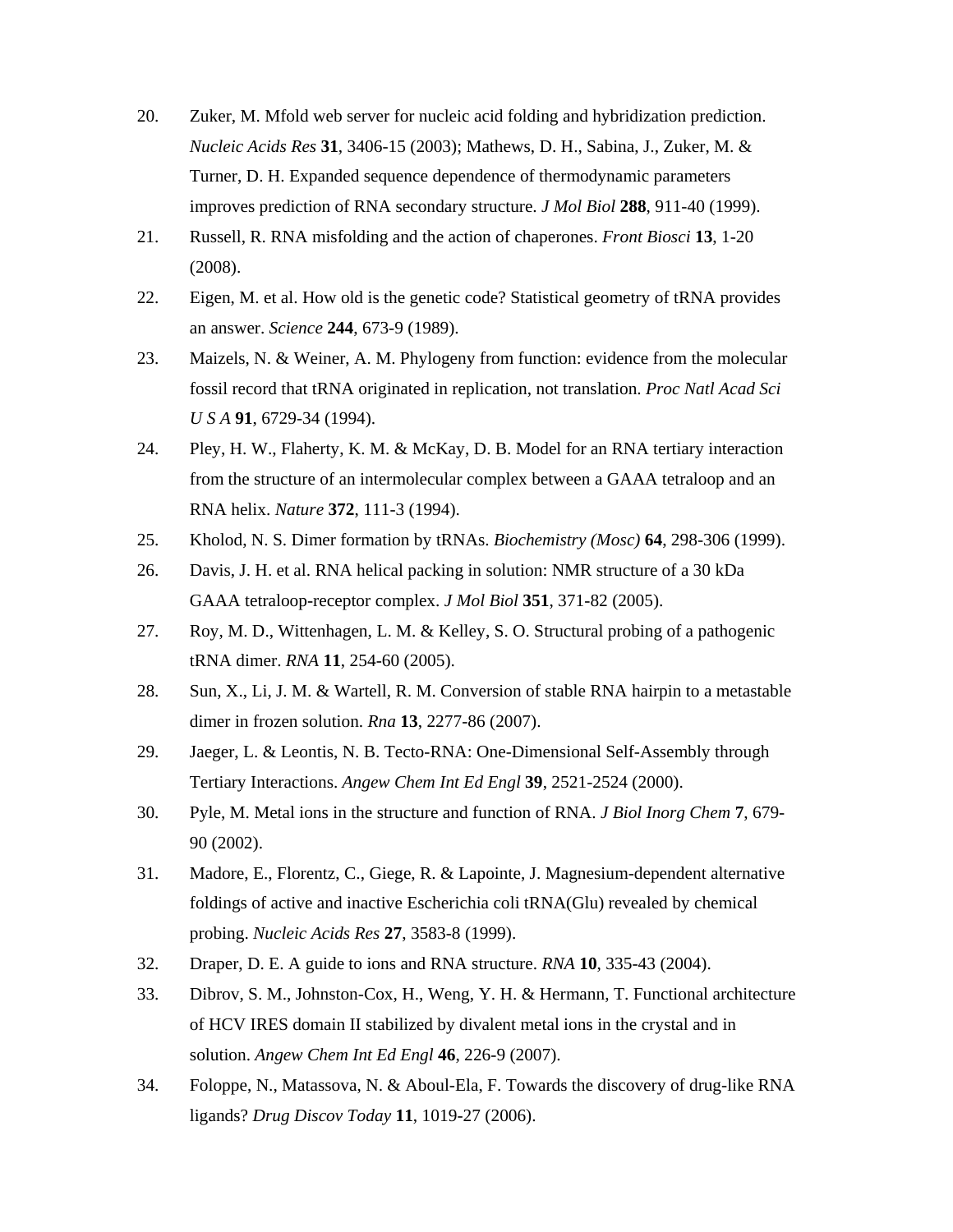- 35. Woese, C. R. Translation: in retrospect and prospect. *RNA* **7**, 1055-67 (2001).
- 36. Lincoln, T. A. & Joyce, G. F. Self-Sustained Replication of an RNA Enzyme. *Science* **8**, 8 (2009).
- 37. Voytek, S. B. & Joyce, G. F. Emergence of a fast-reacting ribozyme that is capable of undergoing continuous evolution. *Proc Natl Acad Sci U S A* **104**, 15288-93 (2007).
- 38. Mears, J. A., Cannone, J. J., Stagg, S. M., Gutell, R. R., Agrawal, R. K., & Harvey, S.C. Modeling a minimal ribosome based on comparative sequence analysis. *J Mol Biol* 321, 215-234 (2002).
- 39. Anderson, R. M., Kwon, M. & Strobel, S. A. Toward ribosomal RNA catalytic activity in the absence of protein. *J Mol Evol* **64**, 472-83 (2007).
- 40. Smith, T. F., Lee, J. C., Gutell, R. R. & Hartman, H. The origin and evolution of the ribosome. *Biol Direct* **3**, 16 (2008).
- 41. Cheong, C., Varani, G. & Tinoco, I., Jr. Solution structure of an unusually stable RNA hairpin, 5'GGAC(UUCG)GUCC. *Nature* **346**, 680-2 (1990).
- 42. Tuerk, C. et al. CUUCGG hairpins: extraordinarily stable RNA secondary structures associated with various biochemical processes. *Proc Natl Acad Sci U S A* **85**, 1364-8 (1988).
- 43. Smith, C. W. J. *RNA-protein Interactions: A Practical Approach* (Oxford University Press, Oxford 1998).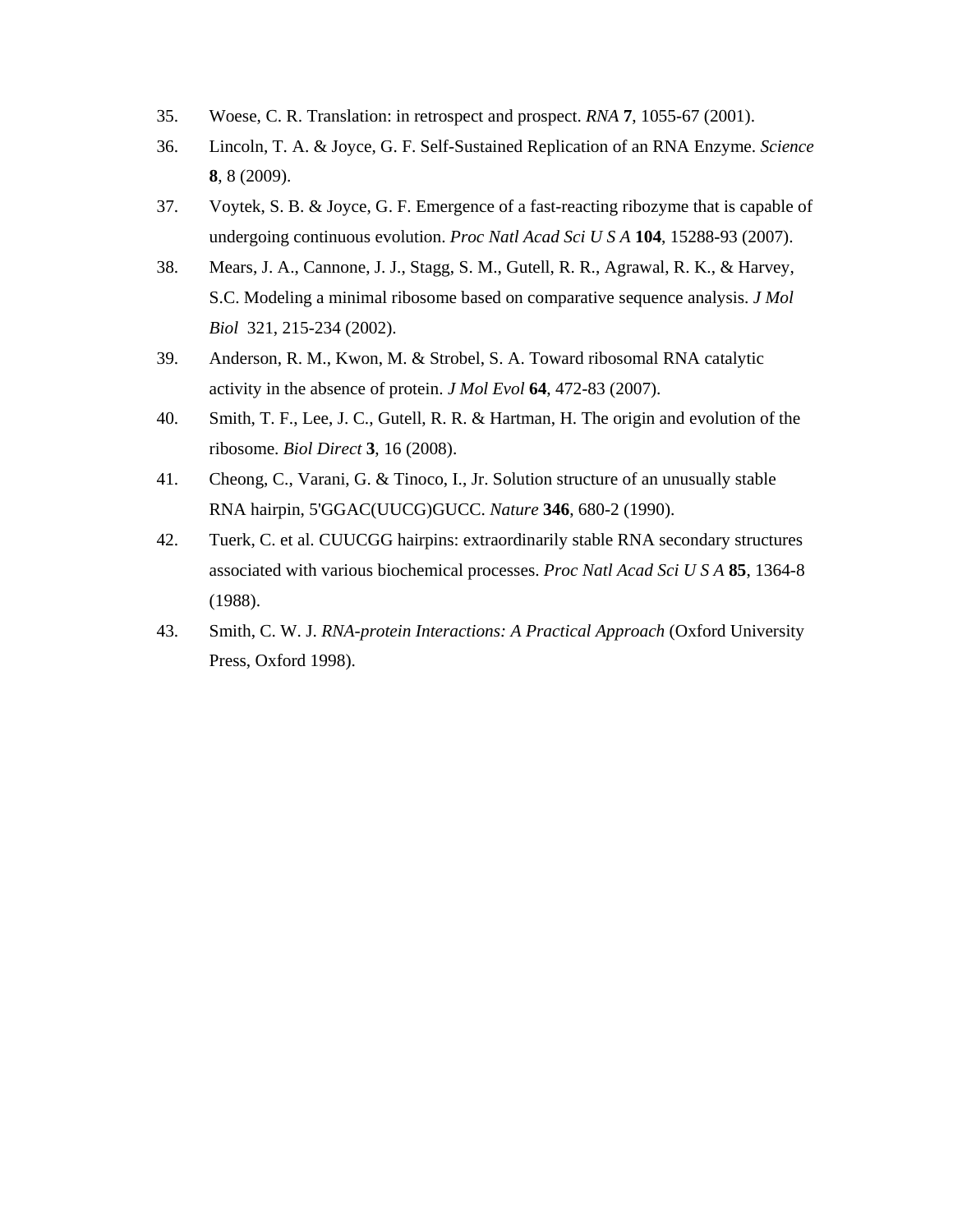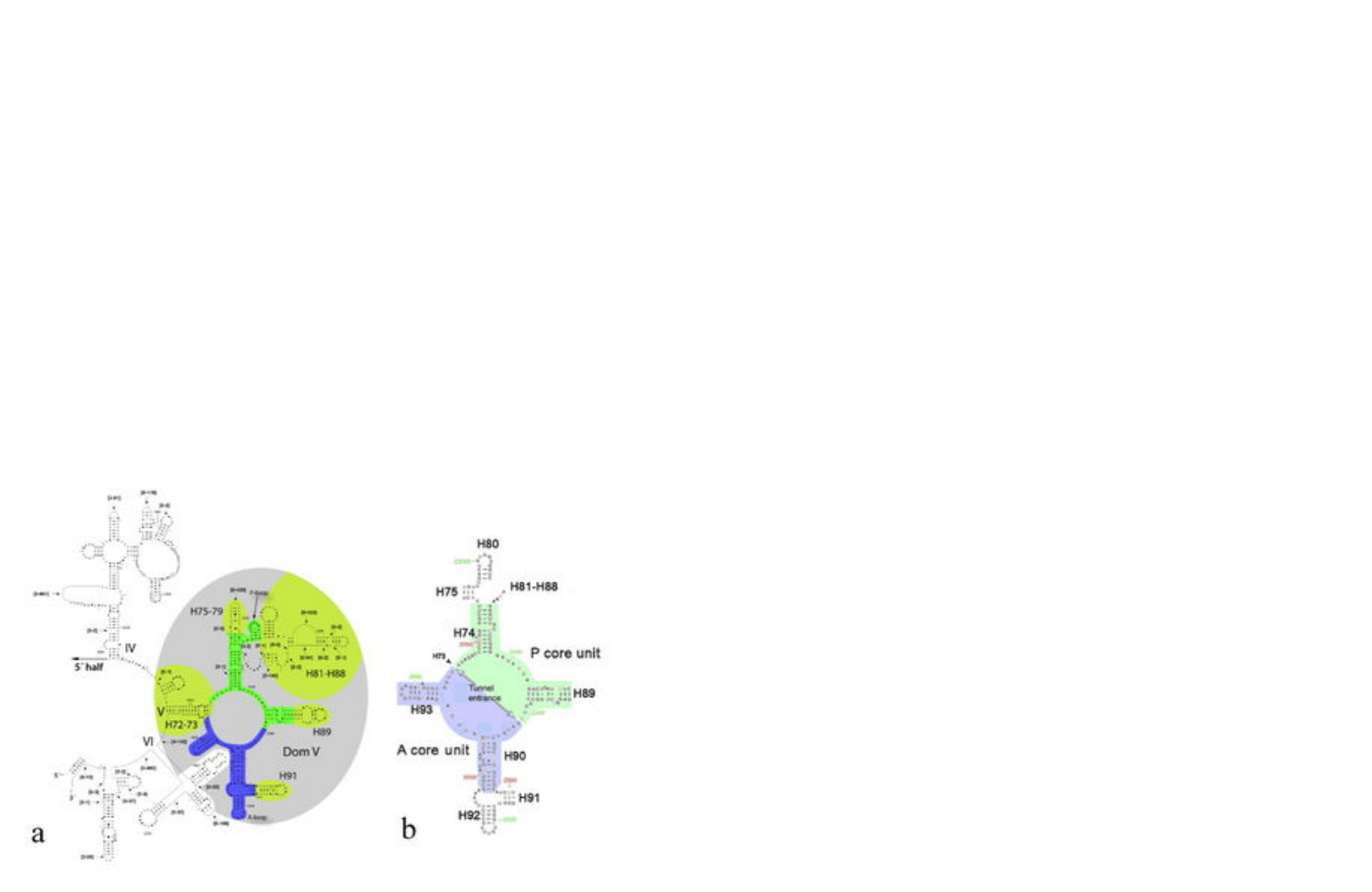